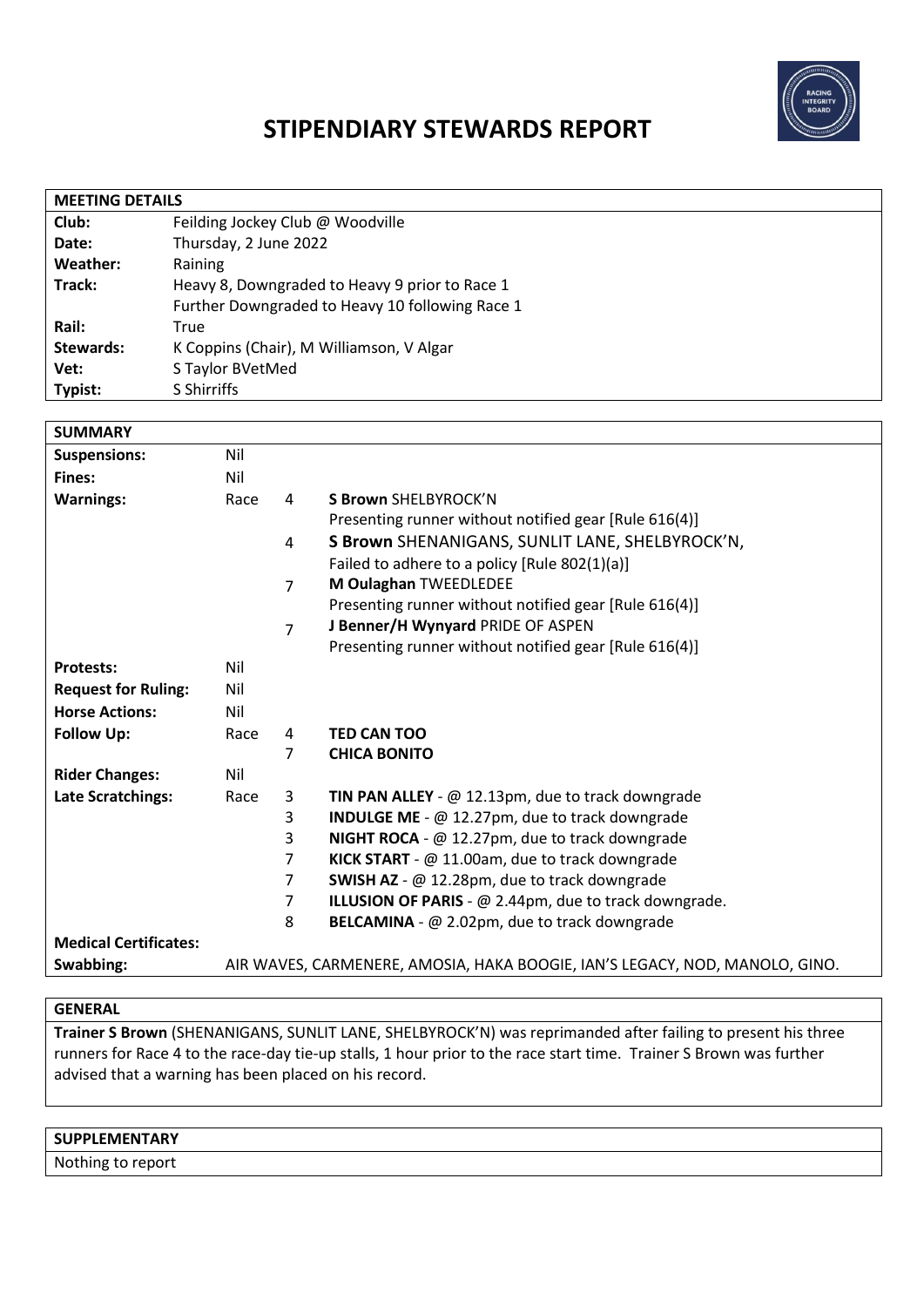**RACE COMMENTS**

## **Race 1 SPRAY SPECIALIST LTD/REILLY JOINERY MAIDEN 1400**

**SCYLLA** (J Mudhoo) - Slow to begin.

**ORIGIN** (J Kamaruddin) - Slow to begin.

**SHE'S PATSY** (S Weatherley) - Slow to begin. Raced three wide without cover from the 800 metres.

**AIR WAVES** (J Parkes) - Raced keenly through the middle stages.

**WHATCHUMACALLIT** (C Dell) - Raced ungenerously when awkwardly placed on heels near the 800 metres.

**DARWIN** (L Allpress) - Lay in over the concluding stages.

## **Race 2 PROPERTY BROKERS MAIDEN 1400**

**FOXALOT** (J Parkes) - Slow to begin.

**JUST BEN** (C Dell) - Raced wide without cover throughout.

## **Race 3 KALOS WINDOW & DOORS MAIDEN 1200**

**TIGHTEN YOUR GRIP** (K Hercock) - Reared at the start, losing ground (3L). Raced keenly in the early to middle stages, getting its head up when being restrained to avoid heels.

**FIZZY MOON** (J Mudhoo) - Began awkwardly. Raced ungenerously in the early stages.

**FREE THYME** (B Rogerson) - Lay in, having to be straightened near the 100 metres.

**BARRI HYDE** (A Mudhoo) - Lay in under pressure over the concluding stages.

**DEVA DYNASTY** (J Parkes) - Finished towards the rear. When questioned rider advised the filly had not handled the existing track conditions.

#### **Race 4 TOMOS ALUMINIUM SERVICES 1200**

**VALZACELLA** (C Dell) - Began awkwardly, losing ground.

**SHENANIGANS** (M McNab) - Slow to begin.

**TED CAN TOO** (R Hannam) - Finished last. When questioned rider advised the gelding had found the going too testing today. A post-race veterinary examination revealed a slow recovery. Stewards will follow up with connections in the coming days.

**HAKA BOOGIE** (L Allpress) - Lay out over the concluding stages

**TOWN BELT** (L Sutherland) - Rider dropped her whip near the 200 metres.

**S Brown** (SHELBYROCK'N) - Issued with a warning after the mare was presented for the race without notified gear (pre-race ear covers).

**Race 5 LAMINEX NZ MAIDEN 2100**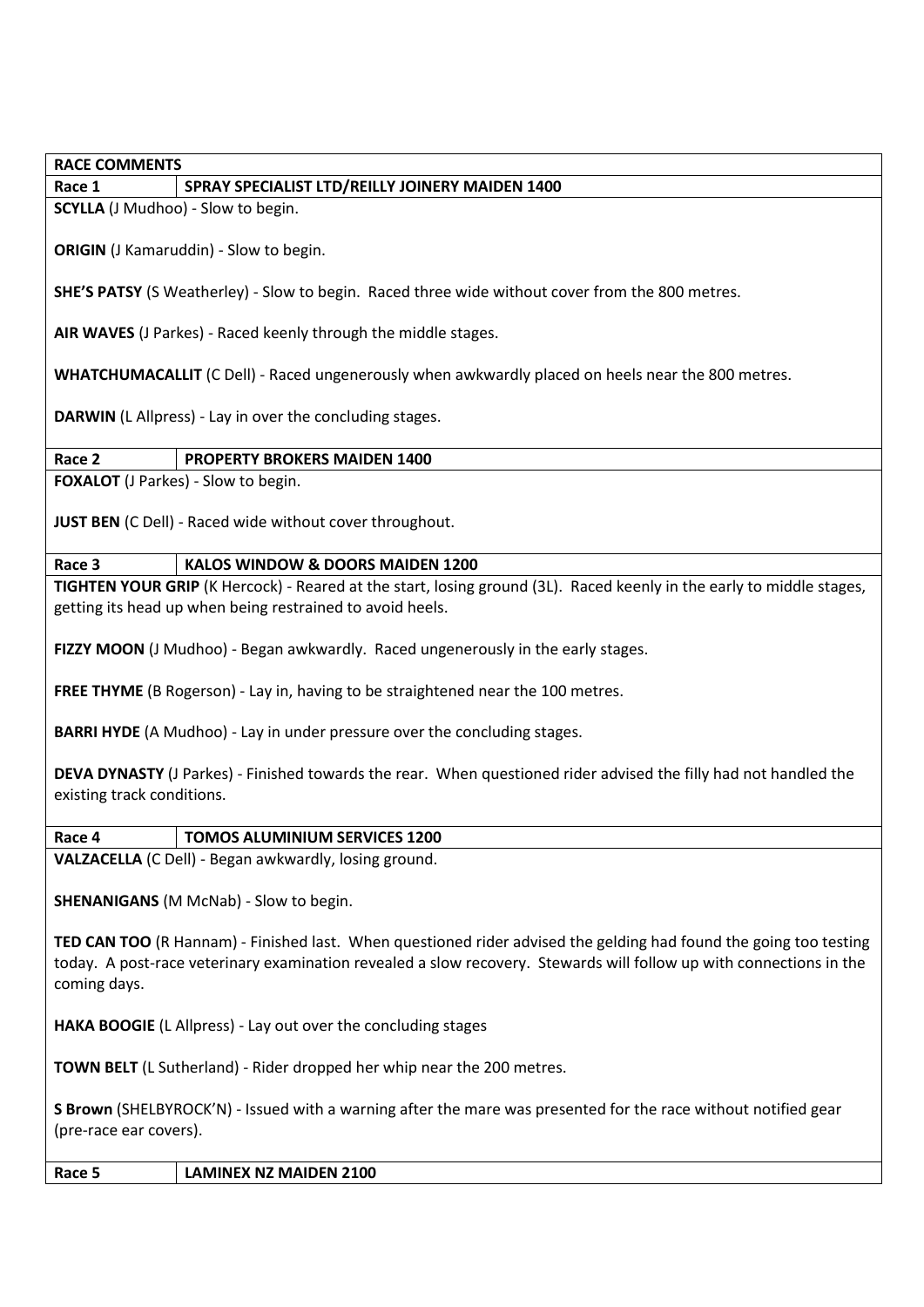**JAN'S GIANT** (M Hudson) - Got its head down as the start was effected, with the rider becoming badly unbalanced, beginning awkwardly, losing ground. Raced ungenerously in the early stages.

**GRAND PROSPECT** (L Allpress) - Began awkwardly with the rider becoming unbalanced.

**THE JUNGLE KING** (L Sutherland) - Commenced to over-race in the early stages when disputing the pace for a distance.

**IAN'S LEGACY** (K Hercock) - Raced keenly for a distance from near the 1600 metres when challenged for the lead before restraining to obtain cover approaching the 1000 metres.

**UNCLE CHARLIE** (T Taiaroa) - Raced ungenerously in the early stages.

**THE BELVOIR** (M McNab) - Lay in near the 150 metres, inconveniencing JAMESON, continuing to lay in over the final 100 metres.

**JAMESON** (C Dell) - Inconvenienced 150 metres.

#### **Race 6 HYGAIN TRACKTORQUE 2100**

**RED 'N' SURF** (L Sutherland) - Began awkwardly.

**ALTA BELLA** (L Douglas) - Slow to begin.

**Race 7 POWER FARMING MANAWATU/CARRFIELD LIVESTOCK 1600**

**CHICA BONITA** (M McNab) - Slow to begin. Performed below market expectations. When questioned rider could offer no tangible excuse. A post-race veterinary examination did not reveal any obvious abnormality.

**MANOLO** (T Taiaroa) - Raced in restricted room shortly after the start.

**PLAY A PART** (S Weatherley) - Inconvenienced passing the 75 metres when MANOLO shifted in under pressure.

**Trainer M Oulaghan** (TWEEDLEDEE) - Issued with a warning for presenting TWEEDLEDEE without notified gear (tongue tie).

**Trainers J Benner/H Wynyard** (PRIDE OF ASPEN) - Issued with a warning for presenting PRIDE OF ASPEN without notified gear (pre-race ear covers).

**Race 8 LIVAMOL OPTIMISER/WENHAM GRAIN & SEED MAIDEN 1600**

**THE DUTCH DAME** (R Hannam) - Crowded leaving the barriers.

**NUN SO BAD** (F Lazet) - Crowded leaving the barriers.

**UNFASTEN** (K Hercock) - Began awkwardly.

**FIVE ROAD JUNCTION** (J Kamaruddin) - Began awkwardly.

**SUSIE JANE** (M McNab) - Began awkwardly.

**SERENGETI** (B Rogerson) - Commenced to race ungenerously when being restrained, laying out and hampering JILL passing the 1500 metres.